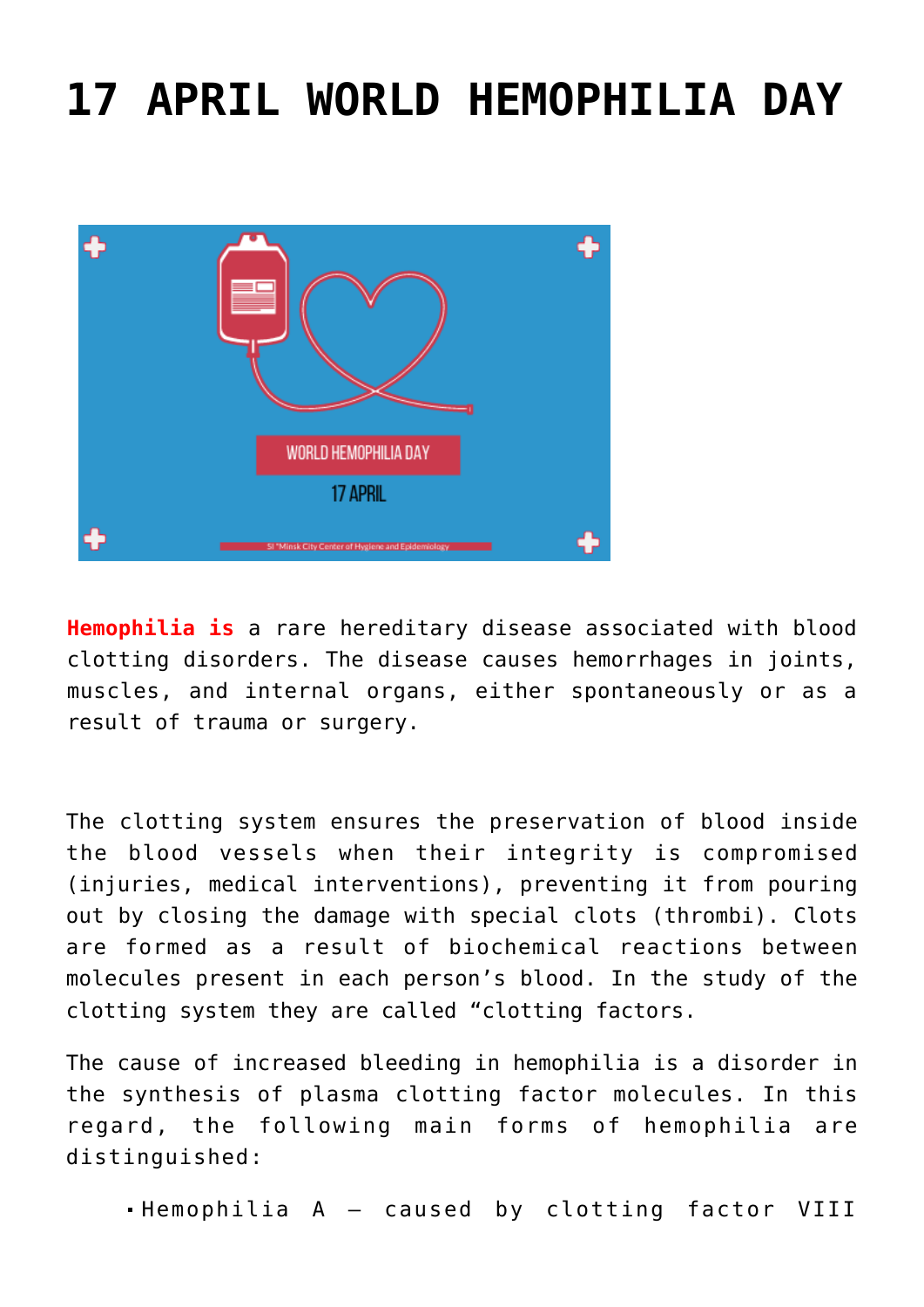deficiency;

Hemophilia B – caused by factor IX deficiency;

Hemophilia A accounts for 80% of cases and hemophilia B for 12%. The remaining 8% account for other disorders caused by a defect in factor production or a lack of factors with other numbers.

The hemophilia genes are located in the X chromosome, which is passed from grandfather to grandchild through a healthy daughter, a carrier of the defective gene. That is, men usually suffer from the disease, while women act as carriers of hemophilia and may give birth to sick sons or daughters who are carriers. According to WHO statistics, about one male infant in 5,000 is born with hemophilia A, regardless of nationality or race.

## **Symptoms of hemophilia**

The leading symptoms of hemophilia A and B are increased bleeding from the first months of life; subcutaneous, intermuscular, subfascial, retroperitoneal hematomas due to contusions, cuts, various surgical interventions; profuse post-traumatic bleeding; hemarthrosis of large joints, with secondary inflammatory changes.

In newborn children, signs of hemophilia may include prolonged bleeding from the umbilical wound, subcutaneous hematomas. Bleeding in children in the first year of life can be associated with teething, the sharp edges of baby teeth can cause biting of the tongue, lips, cheeks and bleeding from the mucous membranes of the mouth. However, hemophilia rarely deburs in infancy due to the fact that mother's milk contains sufficient amounts of an active enzyme, thrombokinase, which can improve clot formation.

The likelihood of post-traumatic bleeding increases significantly when the child with hemophilia begins to get up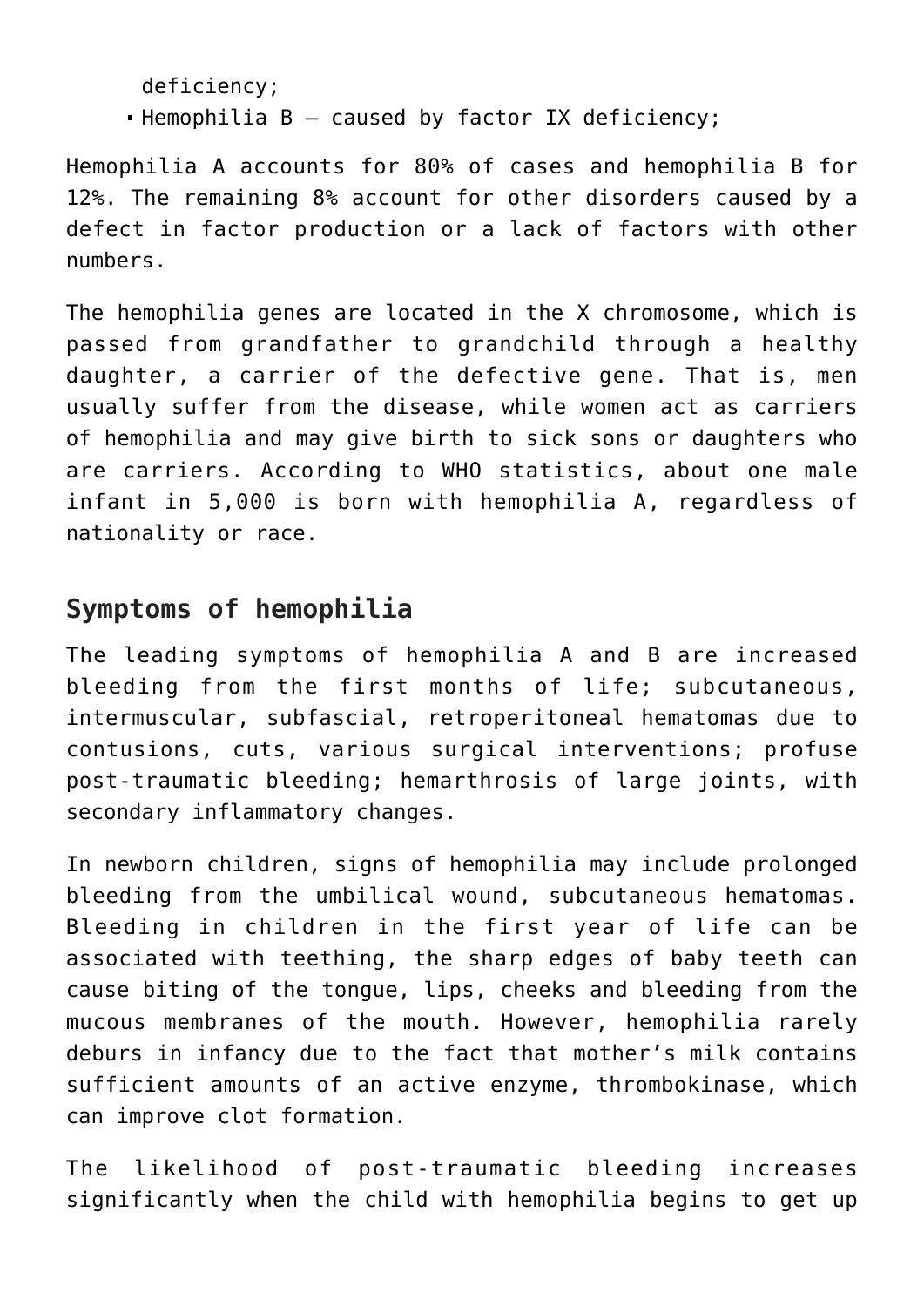and walk. Nasal bleeding, subcutaneous and intermuscular hematomas, and large joint hemorrhages are common in children after one year of age. Exacerbations of hemorrhagic diathesis occur after infections (acute respiratory viral infections, chickenpox, rubella, measles, flu, etc.) due to impaired vascular permeability. In this case, spontaneous small hemorrhages often occur. Because of constant and prolonged bleeding, children with hemophilia develop anemia of varying severity.

A characteristic feature of hemophilia is the delayed nature of bleeding, which usually develops not immediately after injury, but some time later, sometimes 6-12 hours later.

Hemophilia is not necessarily hereditary. Spontaneous mutations in human DNA occur all the time. And so it is possible that hemophilia can occur in a family where no one has ever suffered from this disease – the so-called sporadic hemophilia. It is not so rare – in one third of all cases of the disease.

To diagnose hemophilia the following is used: coagulogram, determination of clotting time, adding plasma samples with the absence of one of the clotting factors.

## **Treatment of hemophilia**

Substitution therapy is the main method of treatment for hemophilia. For this purpose, concentrates of VIII and IX clotting factors are used in individual doses for each patient and type of bleeding.

## **Prevention of hemophilia**

In order to prevent the birth of a child with hemophilia, there is medical genetic counseling and prenatal diagnosis is possible.

Patients are counseled at the hematology departments of regional hospitals, counseling centers in large cities, and